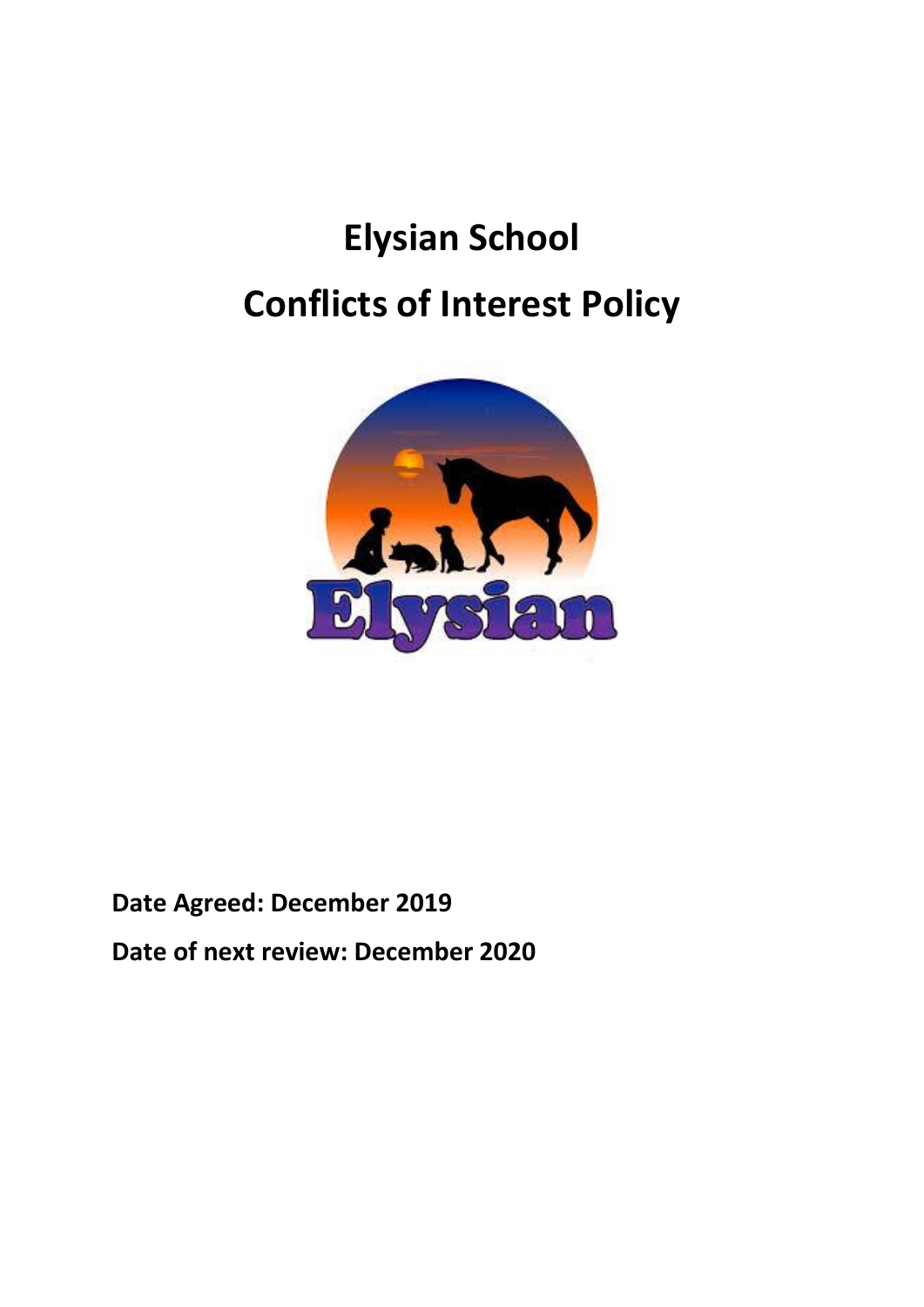# **Scope and purpose of the Policy**

This policy applies to all individuals working for or on behalf of Elysian School, paid, voluntary and those on the Management Committee (collectively referred to in this document as 'individuals').

This policy covers conflicts of interest for Elysian School. This document supports conflicts of interest procedures that relate to potential learner-centric conflicts, such as teaching and assessment delivery.

This policy sets out the responsibilities on all individuals, in line with their contract of employment (or other contractual arrangement), in supporting us to meet the requirements set out by the Charity Commission.

This policy and associated procedure supports Elysian in ensuring that working relationships with colleagues, stakeholders, pupils and parent/carers do not conflict with our requirement to engage in business relationships in a legal, transparent, ethical and responsible manner.

Elysian School recognises that conflicts of interest may arise that could lead to individuals making decisions, or appearing to make decisions, that are based on personal interest and not the interest of the organisation or what is ethically correct. Such conflicts of interest may also constitute a form of corruption. Elysian subscribes to the NCFE policy on anti-bribery and corruption, which can be downloaded from the NCFE websit[e www.qualhub.co.uk](http://www.qualhub.co.uk/)

# **Policy Statement**

For the purpose of this policy a conflict of interest is defined as a situation in which an individual, or organisation, has, or may be perceived to have –

competing interests or loyalties which could lead to a potentially subjective, biased or corrupt decision being made by that individual or organisation.

Elysian School recognises and encourages the promotion of building successful business and external relationships. In doing so, we are mindful that there may be situations when a perceived or potential conflict of interest may arise and that we have a duty to identify, manage and mitigate potential conflicts of interest. As such where a potential conflict may be identified we will follow the procedure outlined in this document.

# **Linked Policies**

The policy should be read in conjunction with

NCFE's Anti-Bribery and Corruption Policy

Elysian School Whistleblowing Policy.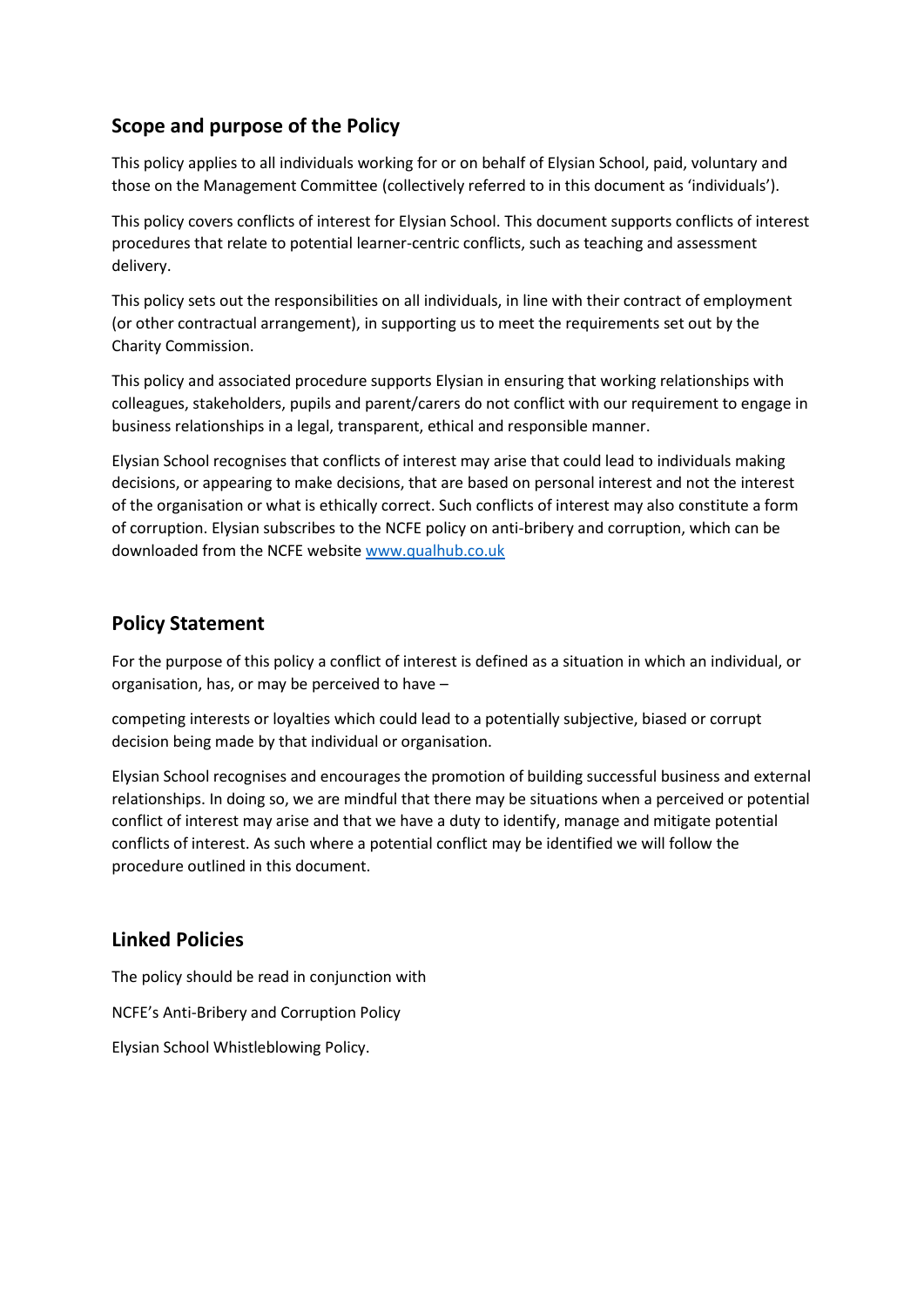# **Location and Access to the Policy**

The Conflict of Interest Policy is located as follows:

Internal G Drive

School Website

# **Persons Responsible for the Policy**

Head of Business Development

Chair of Management Committee

# **Conflicts of Interest Guidelines**

#### **Risk management in relation to conflicts of interest**

Assessing the risks to Elysian School arising from potential conflicts of interest is an integral part of Elysian's overall and ongoing risk management process. Identified conflicts of interest are mitigated as far as possible, and are monitored as part of overall risk management and internal control processes.

Periodic reviews of our conflicts of interest policy and procedures are undertaken as part of our governance and accountability processes. All existing and reasonably foreseeable conflicts of interest will be identified and monitored by our organisation in line with this procedure and escalated to a Management Committee member where appropriate.

Documented conflicts of interest will be monitored closely, particularly during periods of change, in order to mitigate the possible impact of any potential adverse effect.

# **Prevention of conflicts of interest within the NCFE Group**

No colleague within Elysian School shall provide or accept preferential treatment (including discounts on services) to or from any colleague or any other part of Elysian School, where such a transaction may adversely affect the business; learners, centres or other relevant parties. Such actions may also be construed as bribery and may be subject to criminal prosecution.

#### **Roles and responsibilities**

To assist us in managing significant risks with regards to potential conflicts of interest, individuals must tell us about any relevant risk and/or issue in relation to a conflict of interest (or potential conflict) that has come to their attention. We appreciate that they may wish to do so in confidence and are asked to refer to our Whistleblowing policy.

Any person or body employed by, or acting on behalf of Elysian School is personally responsible for ensuring that they adhere to the policy and procedures in this document.

#### **Our stakeholders (including but not limited to pupils, parents/carers, and contractors)**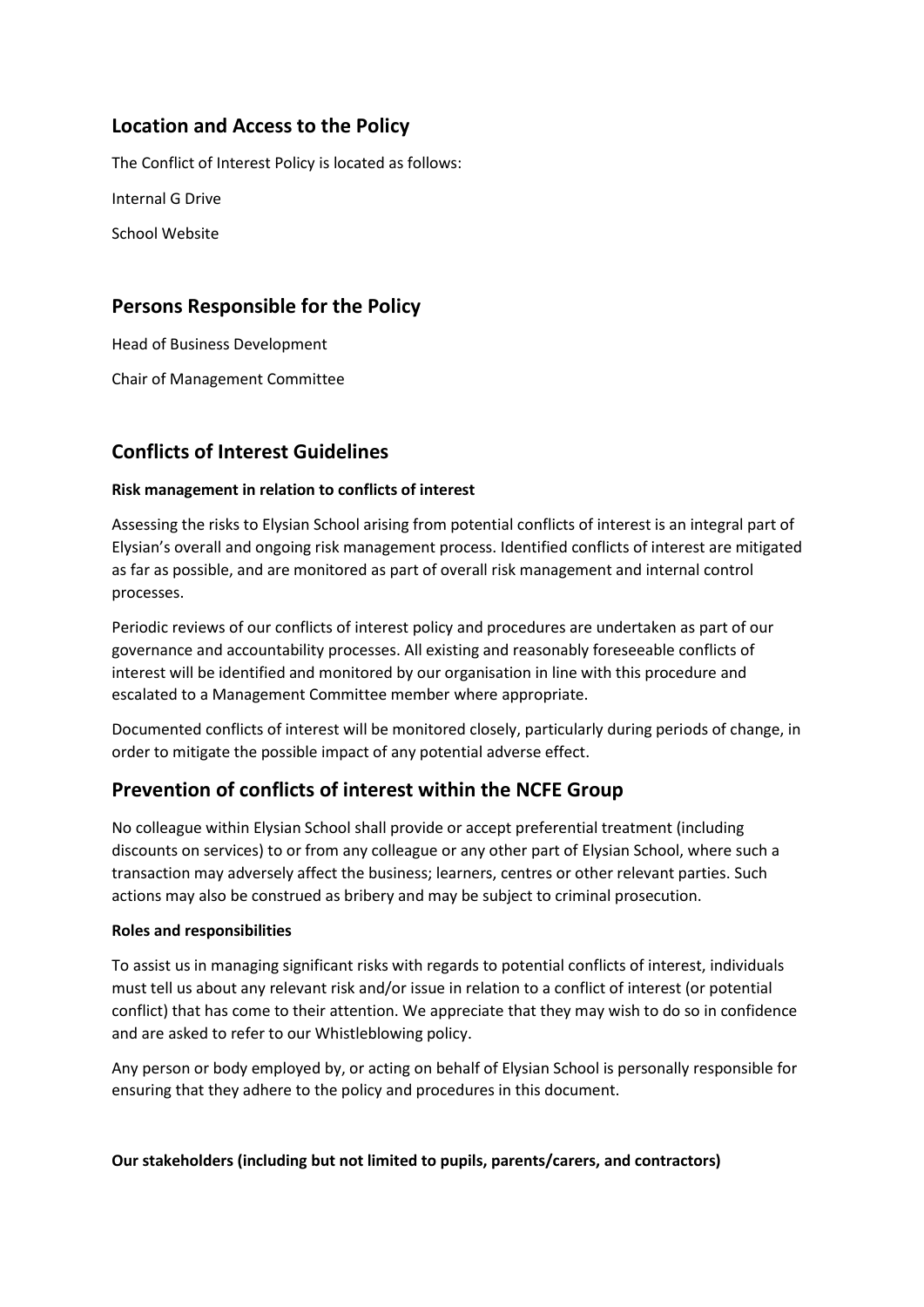In line with our contractual agreements, including our Centre Agreement, we expect all:

- to read and abide by the contents of this policy
- to adhere to any contractual arrangement you may have with us in relation to conflicts of interest

• to fully adhere to our policy and procedures in the identification, minimisation and mitigation of risks relating to conflicts of interest

- to declare any relevant conflicts as soon as you become aware of it
- to tell us when an incident of conflict of interest has taken place.

Failure to comply with this policy may lead to immediate termination of contract.

#### **Senior Leadership Team (SLT)**

The Senior Leadership team are responsible for ensuring this policy is complied with throughout including their personal compliance. SLT are responsible for reporting any identified or potential conflicts of interest that are specific to another member of SLT to the Chair of the Management Committee.

#### **Managers, including Line managers**

All managers are responsible for ensuring this document is complied with by colleagues. Line managers are also responsible for monitoring the activities and performance of those they are managing.

### **Conflict of Interest Procedures**

#### **SLT or Management Committee Conflicts**

In the case of a conflict of interest arising because of a duty of loyalty owed to another organisation or person, and the conflict is not authorised unconflicted members of SLT or the management Committee may authorise such a conflict of interests where the following conditions apply:

- The individual who has declared the conflict of interest withdraws from the part of the meeting at which there is discussion of any arrangement or transaction affecting that other organisation or person.
- The individua lwho has the conflict of interest does not vote on any such matter and is not to be counted when considering whether a quorum of Directors is present at the meeting.
- The individuals who have no conflict of interest in this matter consider it is in the interests of the organisation to authorise the conflict of interest in the circumstances applying.
- Any such disclosure and the subsequent actions taken are noted and kept on file.

#### **Stakeholder conflicts**

Stakeholders, including pupils, parents, contractors, should report risks or instances of conflicts of interes. Major conflicts of interest that could adversely affect the Elysian School should also be escalated to the Head of Business Development.

#### **Elysian Staff (paid and voluntary)**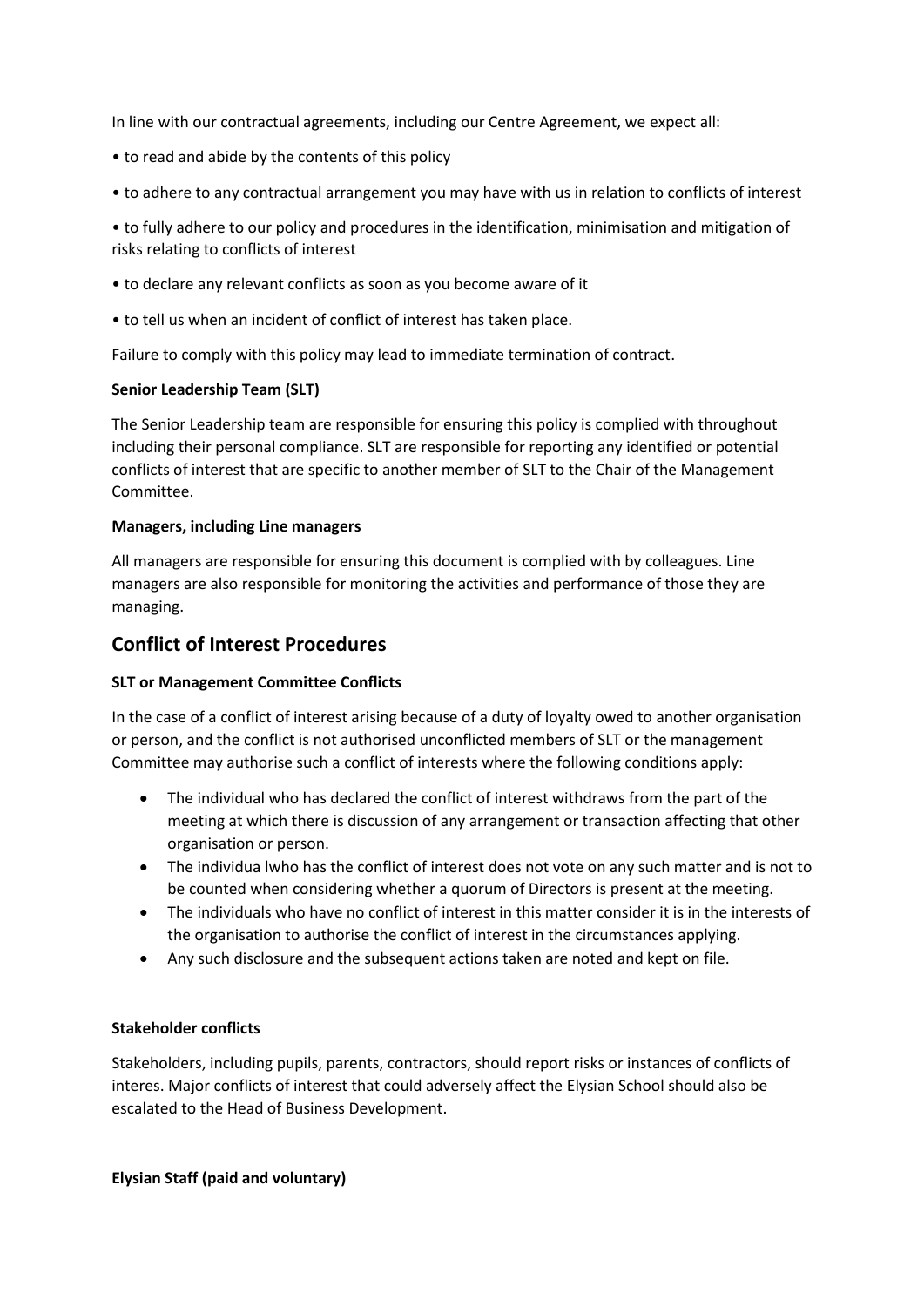If colleagues have a query relating to conflicts of interest which is not included in this policy, they must refer the matter to their immediate line manager in the first instance or a member of the Senior Leadership Team.

If a conflict of interest arises, or it is anticipated that one may arise, colleagues must inform their line manager or a Senior Leadership Team member in protection of the business and individuals. If there is any doubt whether or not an activity represents a conflict of interest, the matter should be raised in this way, in order that an objective assessment may be made. Concerns may be raised in confidence (subject to certain caveats, such as the requirement to disclose certain information to statutory bodies). Please see the Whistleblowing Policy for further information.

All potential conflicts of interest which relate directly to the colleague themselves, once discussed with their line manager, must be recorded by the line manager on the colleague's HR Information System record under 'Conflict of Interest'. The record must contain information on how the conflict of interest will be managed. Conflicts of Interest relating to another individual (e.g. such as conflicts reported under the Whistleblowing policy) will be recorded by the line manager/ Senior Leadership Team member, subject to confidentiality (receiving line managers should seek advice from the HRD team), particularly in relation to the confidential recording of information.

#### **Management receiving a Conflict of Interest notification**

All managers/senior colleagues receiving information on actual or potential conflicts of interest will ensure that potential conflicts not causing a significant risk to the business are appropriately recorded, monitored and managed.

Conflicts, or potential conflicts, that may pose a significant risk to the business must be escalated in confidence to the Head of Business Development, in order that appropriate steps may be taken to minimise any risks and where possible resolve the issue.

The Head of Business Development will ask a second, unconflicted member of SLT to support in the evaluation of whether any identified significant risks that may result in a specified adverse effect and may require reporting to the appropriate awarding regulator(s). Potential cases which may introduce other regulatory risks (e.g. those governed by other specific legislation) will also be escalated by the most senior receiving manager to the appropriate member of SLT. This will allow the evaluation of whether external specialist advice is required in assessing/mitigating the risk.

The Conflicts of Interest section on the HR system will be reviewed on a quarterly basis by the HRD/HRIS teams, who will work with managers and individuals to address any areas of particular concern.

#### **Head of Business Development**

The Head of Business Develoment can support where necessary in terms of conflicts of interest identification and assessment. Elysian's conflicts of interest programme is monitored periodically. Monitoring may typically cover:

- a review of any risk assessments undertaken in the assessment of potential conflicts of interest
- a review of training and training records
- a review of the Conflicts of Interest registered on the HR system.